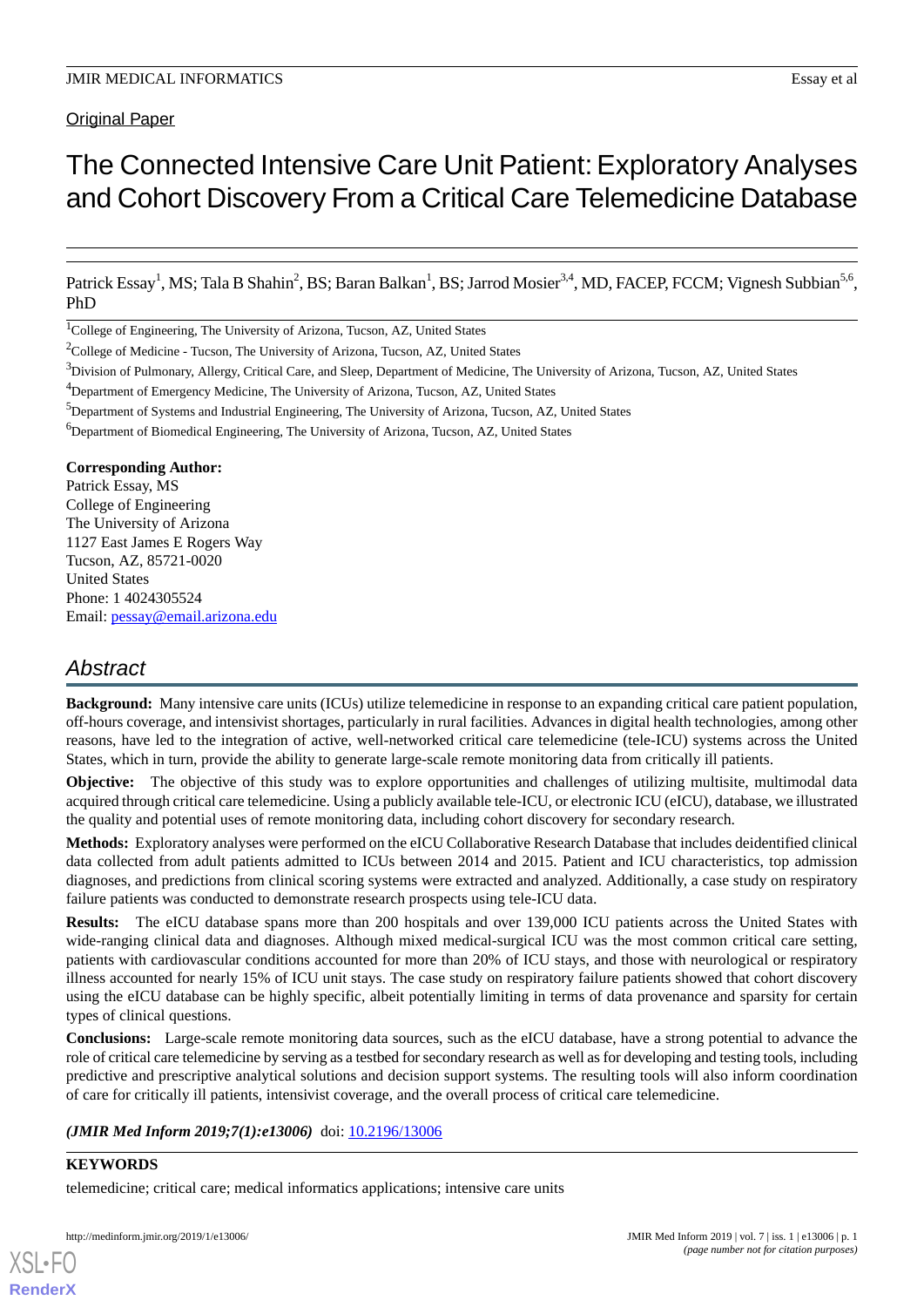# *Introduction*

Critical care telemedicine, or tele-ICU, is broadly defined as a collaborative, interprofessional care model for critically ill patients where the bedside intensive care unit (ICU) team and patient are networked to a centralized and often remotely located critical care team using telecommunication and computer systems [[1](#page-9-0)[,2](#page-9-1)]. Applications of tele-ICU include quality improvement, continuous monitoring of patients for early warning of deterioration, and varying degrees of clinical decision support, interventions, and consultations [\[3](#page-9-2),[4\]](#page-9-3). Although there exist several tele-ICU models [[5](#page-9-4)[,6](#page-9-5)], we refer to tele-ICU in the context of continuous patient monitoring and subsequent data generation from application of telemedicine in intensive care settings as opposed to more active models involving computer-generated alerts or those with interventions such as audio and video consultations.

Advances in data management infrastructure, biomedical sensors and devices, and computational methods, coupled with the current trend of consolidation of hospitals into large health care delivery systems, provide unique opportunities for not only enhancing tele-ICU capabilities to improve patient, physician, and system-level outcomes but also leveraging tele-ICU data for research and evaluation purposes. The full benefit of the influx of tele-ICU data, however, has yet to be realized.

The objective of this study was to explore opportunities and challenges of using multisite, multimodal data acquired through critical care telemedicine. Using a publicly available tele-ICU database (eICU Collaborative Research Database), we illustrate the quality and potential uses of remote monitoring data [\[7](#page-9-6)]. In addition, we present a case study on extraction of multiple respiratory failure patient cohorts to illustrate various strengths and limitations of the database. Specifically, we present 3 patient cohorts—endotracheal intubation patients, patients requiring other noninvasive ventilation therapy, and patients with both invasive and noninvasive treatments in the same visit—and attempt to generate relevant questions for further research.

# <span id="page-1-0"></span>*Methods*

The electronic ICU (eICU) database consists of deidentified data collected from patients admitted to adult ICUs between 2014 and 2015. It consists of a wide array of data from admission diagnosis, patient severity scores, standard and custom lab values, nurse charting, physiological data, and treatment records through discharge status. Clinical scores in the database include the Acute Physiology Score (APS) III and the Acute Physiology and Chronic Health Evaluation (APACHE) IV and IVa, both of which are examples of existing instruments that have been widely used in critical care settings for assessment of disease severity and outcome prediction [[8\]](#page-9-7).

Hospital data were extracted along with patient demographics, diagnoses, length of stay and mortality outcomes, and treatment records. APACHE IVa severity scores and prediction values were also extracted. Development of respiratory failure cohorts utilized multiple record types in the database that contain respiratory chart and treatment data. The specific cohorts were created using intubation and ventilator-type records. We then attempted to verify patients that required endotracheal intubation or noninvasive respiratory therapy with a redundant record within the database to validate that patients actually required ventilation. For example, one can confidently say that a patient with a record of *endotracheal tube* and a treatment record of *endotracheal tube insertion* was in fact intubated during their ICU stay compared with a patient who has ventilator setting records but no other indication of airway type or noninvasive respiratory therapy.

Data from the eICU database were extracted and preprocessed in Python version 2.7.14 using the Pandas [[9\]](#page-9-8) and Seaborn libraries [\[10](#page-10-0)], versions 0.23.4 and 0.9.0, respectively. A complete evaluation of all data tables in the eICU database is available [\[11](#page-10-1)].

## *Results*

#### **Participant Characteristics**

The eICU database consists of 200,859 adult ICU stays at 208 hospitals including 139,367 unique patients with nearly equal numbers of male and female patients. The majority of patients are white. A high-level overview of the database is shown in [Figure 1](#page-1-0) and additional patient characteristics are presented in [Table 1](#page-2-0).

**Figure 1.** Infographic overview of the eICU Collaborative Research Database. ICU: intensive care unit.

| 雦                | Years             | 2014 - 2015 |
|------------------|-------------------|-------------|
| c.               | US regions        | 4           |
| 里                | Hospitals         | 208         |
|                  | ICU types         | 8           |
| $\mathbf \Theta$ | <b>Diagnoses</b>  | 3933        |
| r۳               | Beds per hospital | 0 to 500+   |
|                  | Patients          | 139,367     |

[XSL](http://www.w3.org/Style/XSL)•FO **[RenderX](http://www.renderx.com/)**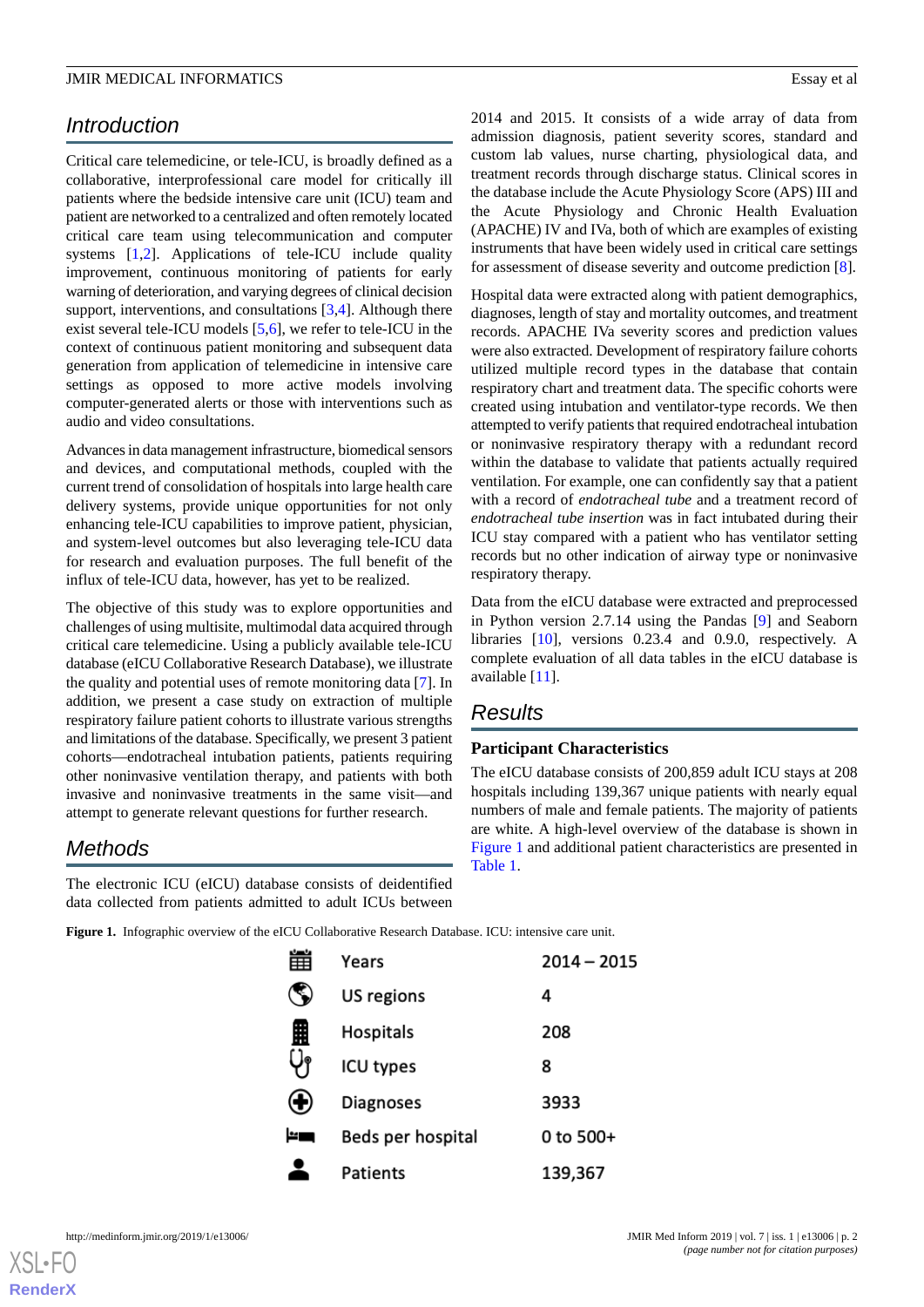<span id="page-2-0"></span>**Table 1.** Basic patient characteristics in the critical care telemedicine (tele-ICU) database.

| Variable                                    | Level | Overall         |
|---------------------------------------------|-------|-----------------|
|                                             |       |                 |
| Unique patients, n                          |       | 139,367         |
| Distinct ICU <sup>b</sup> admissions, n     |       | 200,859         |
| Age, years, mean (SD)                       |       | 62.1(16.7)      |
| Gender, n (%)                               |       |                 |
| Male                                        |       | 108,379 (53.96) |
| Female                                      |       | 92,303 (45.95)  |
| Other                                       |       | 134 (00.09)     |
| Race, n (%)                                 |       |                 |
| White                                       |       | 155,285 (77.31) |
| African American                            |       | 21,308 (10.61)  |
| Hispanic                                    |       | 7464 (3.72)     |
| Asian                                       |       | 3270 (1.63)     |
| Native American                             |       | 1700(0.85)      |
| Unknown or unspecified                      |       | 11,832 (5.90)   |
| ICU length of stay in days, mean $(IQR^c)$  |       | 3.00(2.31)      |
| ICU mortality, % of ICU admissions          |       | 5.79            |
| Hospital length of stay in days, mean (IQR) |       | 8.06 (7.04)     |
| Hospital mortality, % of admissions         |       | 9.24            |

<sup>a</sup>Not applicable.

<sup>b</sup>ICU: intensive care unit.

<sup>c</sup>IQR: interquartile range.

The ICU types covered in the database are wide ranging, with mixed medical-surgical ICU as the most common critical care setting ([Figure 2](#page-3-0)). This is likely because of the configuration and workflow of ICUs within each hospital. The majority of hospitals in the eICU database are primarily nonteaching hospitals across most of the United States [\(Figure 3\)](#page-3-1).

There were 431 admission diagnoses with several additional diagnosis records in the database that provide context and higher granularity to the reasons for admission. Patients with cardiovascular conditions accounted for more than 20% of ICU stays, and those with neurological or respiratory illness accounted for nearly 15% of ICU unit stays. [Table 2](#page-4-0) shows further details on the most frequent admission diagnosis by number of ICU stays and the associated percent of the total visits in the database with corresponding mortality rates and average ICU length of stay.

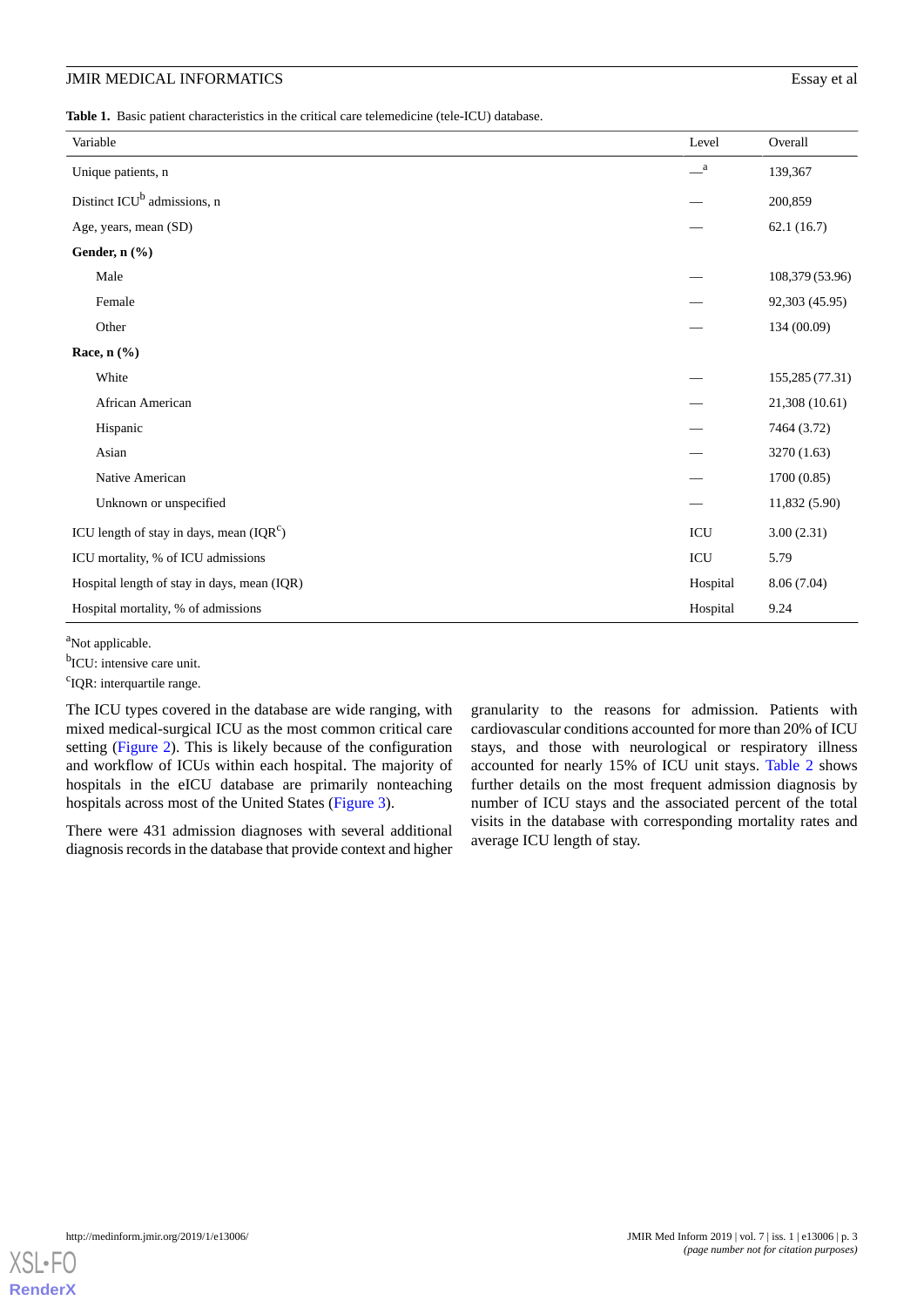<span id="page-3-0"></span>Figure 2. Frequency of admission to each intensive care unit type within the eICU Collaborative Research Database. ICU: intensive care unit; Med-Surg ICU: medical surgical ICU; CTICU: cardiothoracic ICU; SICU: surgical ICU; CCU-CTICU: coronary care/CTICU ICU; MICU: medical ICU; Neuro ICU: neurological ICU; Cardiac ICU: cardiological ICU; CSICU: cardiac surgery ICU.



<span id="page-3-1"></span>Figure 3. (a) Hospital distribution by size and associated teaching status (b) hospital distribution by United States region and associated teaching status.





[XSL](http://www.w3.org/Style/XSL)•FO **[RenderX](http://www.renderx.com/)**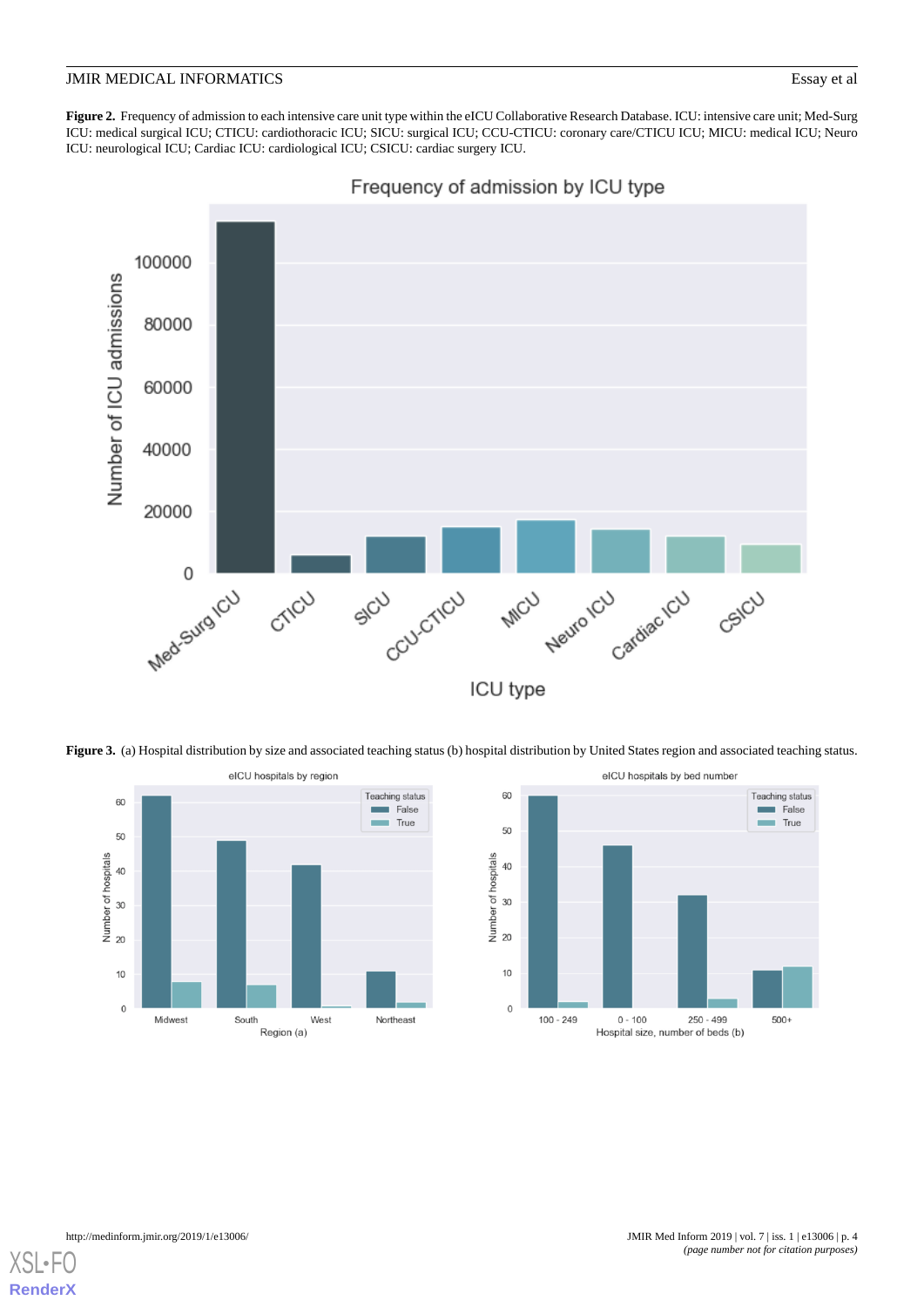<span id="page-4-0"></span>**Table 2.** Most frequent admission diagnosis categories with corresponding intensive care unit (ICU) mortality rate and average ICU length of stay.

| Admission diagnosis name           | ICU stays, $n$ $(\%)$ | Average length of stay, days Mortality, n (%) |             |
|------------------------------------|-----------------------|-----------------------------------------------|-------------|
| Cardiovascular                     | 79,560 (20.6)         | 2.97                                          | 4861 (7.33) |
| Neurologic                         | 31,113 (8.07)         | 2.83                                          | 949 (3.64)  |
| Respiratory                        | 25,813 (6.69)         | 3.68                                          | 1408 (7.00) |
| Gastrointestinal                   | 17,726 (4.60)         | 2.95                                          | 681 (4.63)  |
| Sepsis, pulmonary                  | 8862 (2.30)           | 4.31                                          | 904 (12.26) |
| Metabolic or endocrine.            | 8025 (2.08)           | 1.88                                          | 72 (1.06)   |
| Infarction, acute myocardial       | 7228 (1.87)           | 2.09                                          | 180(2.93)   |
| Trauma                             | 7136 (1.85)           | 3.59                                          | 303(5.01)   |
| Cerebrovascular accident or stroke | 6647 (1.72)           | 2.77                                          | 290(5.20)   |
| Congestive heart failure           | 6617 (1.72)           | 3.13                                          | 302(5.67)   |

<span id="page-4-1"></span>Table 3. Overview of Acute Physiology Score and Acute Physiology and Chronic Health Evaluation (APACHE) scores in the tele-ICU (critical care telemedicine) database with APACHE IVa predictions.

| Variable                                                     | Overall       | Predicted <sup>a</sup> | Actual     |
|--------------------------------------------------------------|---------------|------------------------|------------|
| Acute Physiology Score, mean (IQR <sup>b</sup> )             | 43.63 (27.00) | $\equiv$ <sup>c</sup>  |            |
| APACHE Score, mean (IOR)                                     | 55.49 (31.00) |                        |            |
| Intensive care unit (ICU) length of stay in days, mean (IQR) |               | 3.87(3.02)             | 3.00(2.31) |
| ICU mortality, % of ICU admissions <sup>d</sup>              |               | 5.49                   | 5.79       |
| Hospital length of stay in days, mean (IQR)                  |               | 9.44(5.88)             | 8.06(7.04) |
| Hospital mortality, % of admissions <sup>d</sup>             |               | 3.84                   | 9.24       |

<sup>a</sup>Prediction values taken from APACHE version IVa.

<sup>b</sup>IQR: interquartile range.

 $\rm^c$ N/A: not applicable.

<sup>d</sup>Predicted ICU and hospital mortality values are the averages of percent chance of dying of all patients.

#### **Severity and Predictive Scoring Systems**

Severity of illness and prognosis are captured in the eICU database as a function of the APACHE IVa score and consists of 288,090 entries. The APACHE evaluation also provides predictions of patient outcomes soon after ICU admission and includes probability of mortality, length of stay, and ventilation days and is used in conjunction with APS. An overview of APS and APACHE scores is presented in [Table 3.](#page-4-1) The distributions of patient severity within the eICU database as a function of APACHE IVa stratified by discharge status of alive or expired is shown in [Figure 4.](#page-5-0)

The APACHE mortality prediction distributions were normalized and segregated by discharge status as shown in [Figure 5](#page-6-0). This illustrates existing model deficiencies where predicted mortality is not reliable at higher severities [\[12](#page-10-2),[13\]](#page-10-3). Although the predictions for the survivors are reasonably accurate, the predictions for nonsurvivors are not. We include this to illustrate that although predictive models are useful in certain situations, they may not perform well in others because of the dynamics involved or issues with source data [\[14](#page-10-4)]. These results are consistent with evaluations of earlier versions of APACHE predictions [\[15](#page-10-5)] and are an area of improvement for tele-ICU to provide the best possible decision support for the fast-paced ICU environment.

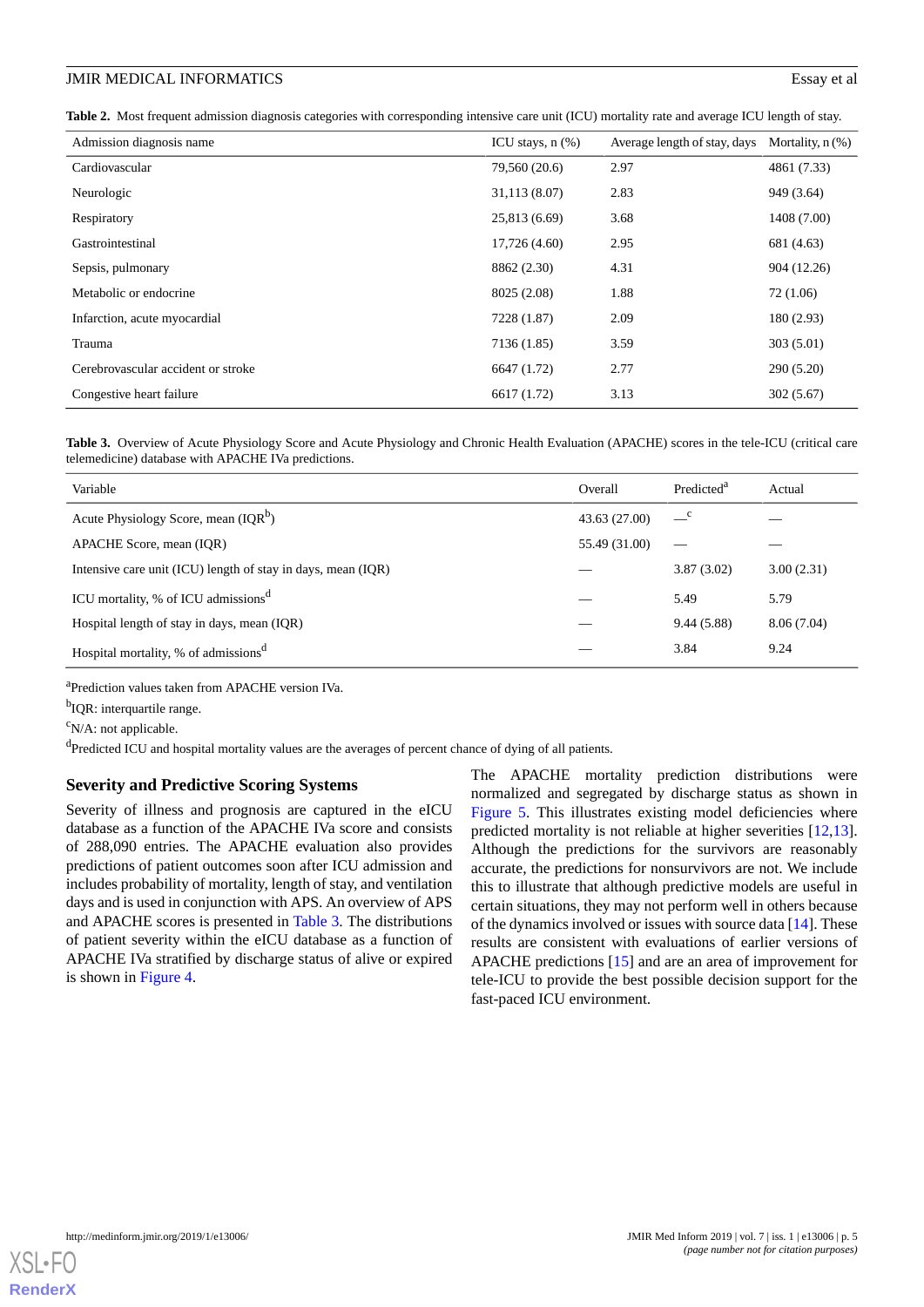<span id="page-5-0"></span>**Figure 4.** Kernel density estimate (KDE) of Acute Physiology and Chronic Health Evaluation (APACHE) IVa scores within the eICU Collaborative Research Database stratified by actual intensive care unit mortality outcome.



KDE of APACHE severity score by mortality outcome

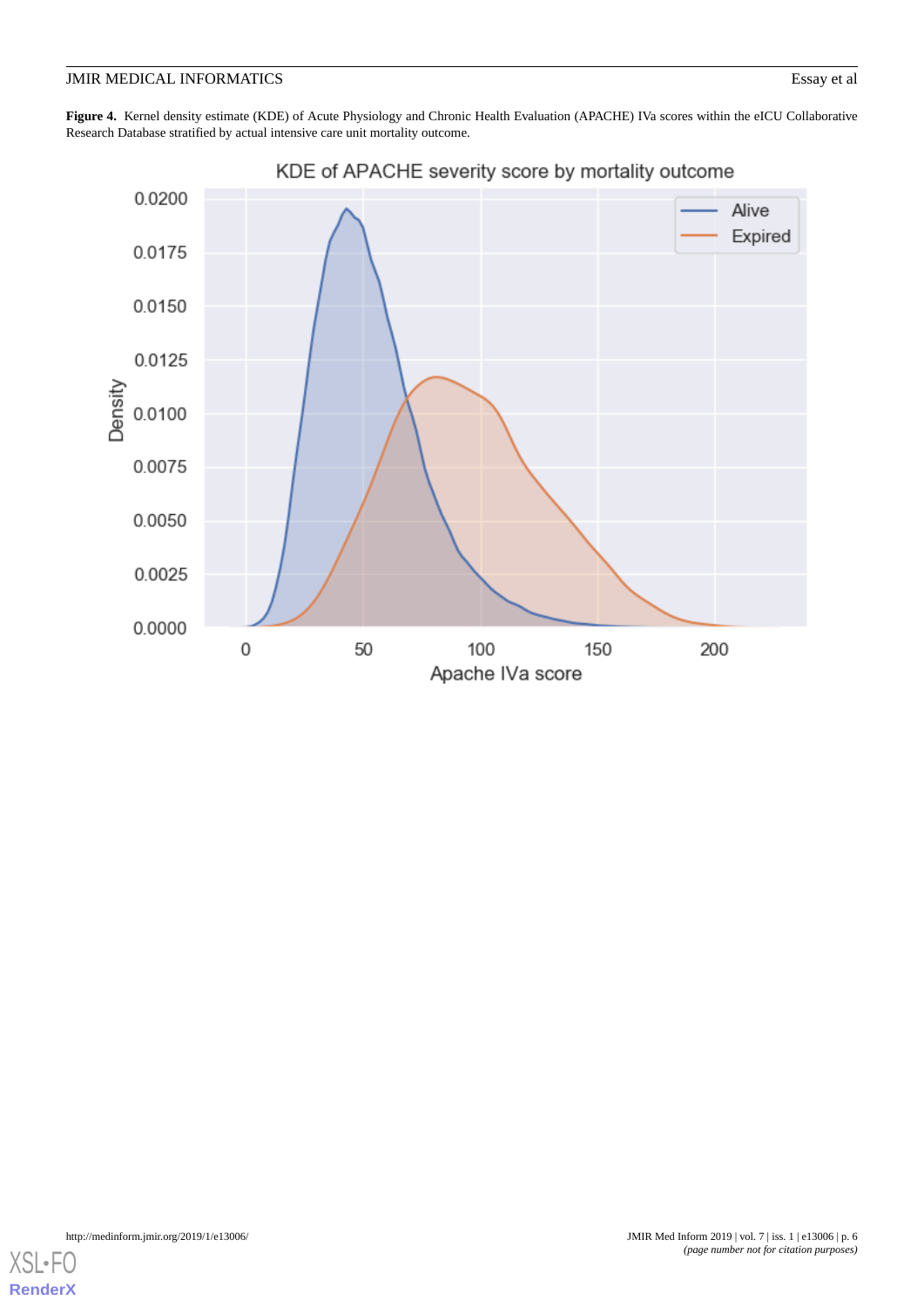<span id="page-6-0"></span>Figure 5. Kernel density estimate (KDE) of predicted hospital mortality in the eICU Collaborative Research Database stratified by actual intensive care unit (ICU) mortality outcome.



KDE of ICU mortality risk

#### **Case Study on Respiratory Failure Patients**

The selected respiratory failure patient cohorts and corresponding number of patients within each group developed from treatment records are shown in [Figure 6.](#page-7-0) Possible noninvasive ventilation therapy failure was determined using treatment timestamps. Many endotracheal intubation records correspond to continuous positive airway pressure (CPAP) and positive end expiratory pressure (PEEP) records at the same time. However, it is possible that patients with intubation

treatment recorded after CPAP or PEEP treatment required intubation after failure of noninvasive respiratory therapy.

As a demonstration of database coverage and specificity within a particular patient cohort, we selected the 1004 patients that have definitive records of both endotracheal tube insertion and removal. Using the associated treatment time stamps for tube insertion and removal, intubation times were estimated as was the distribution of admission diagnoses across the same cohort ([Figures 7](#page-7-1) and [8\)](#page-8-0).

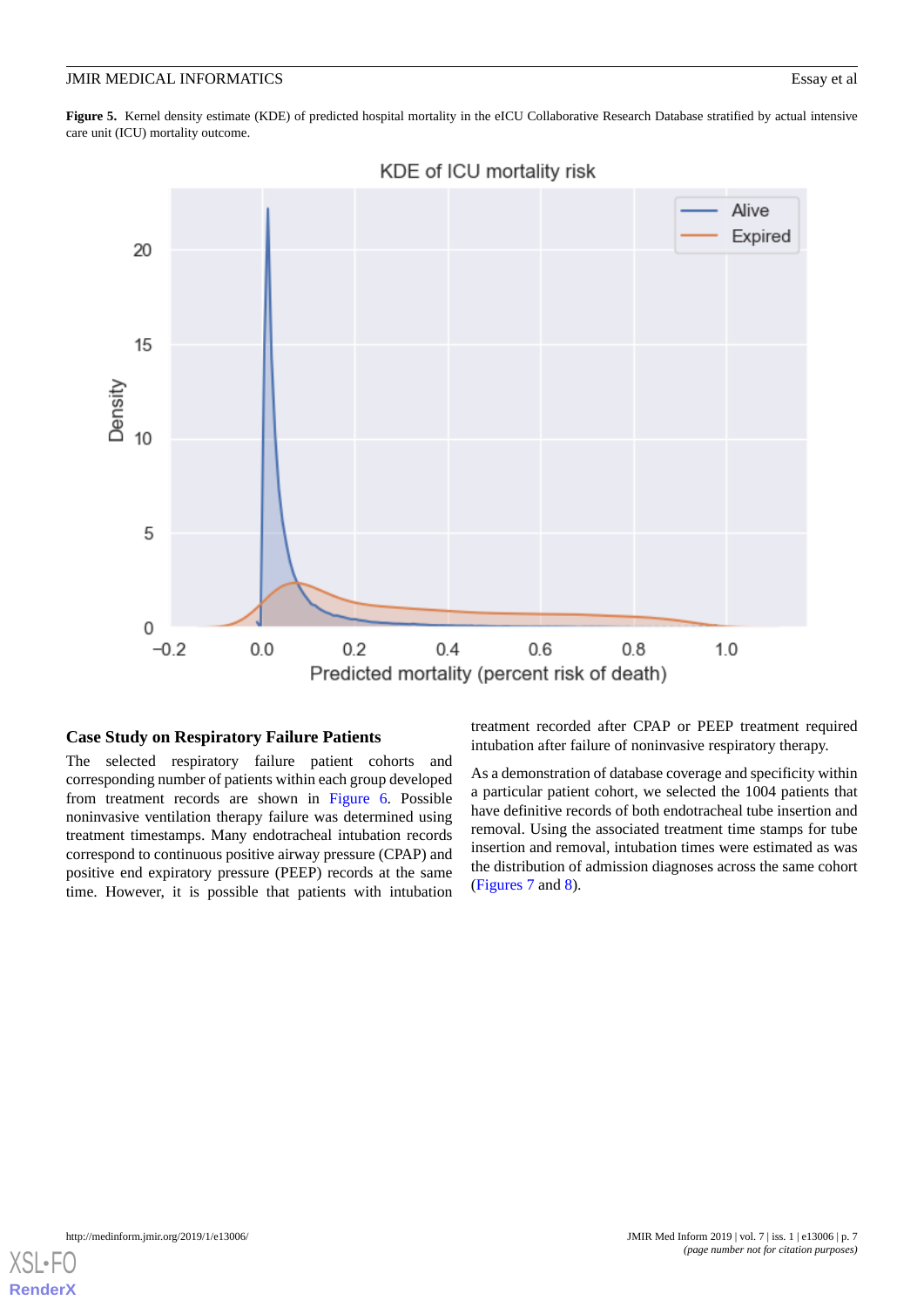<span id="page-7-0"></span>Figure 6. Number of patients with particular respiratory-type treatment records in the eICU database. CPAP: continuous positive airway pressure; PEEP: positive end expiratory pressure.



<span id="page-7-1"></span>



# KDE of intubation times

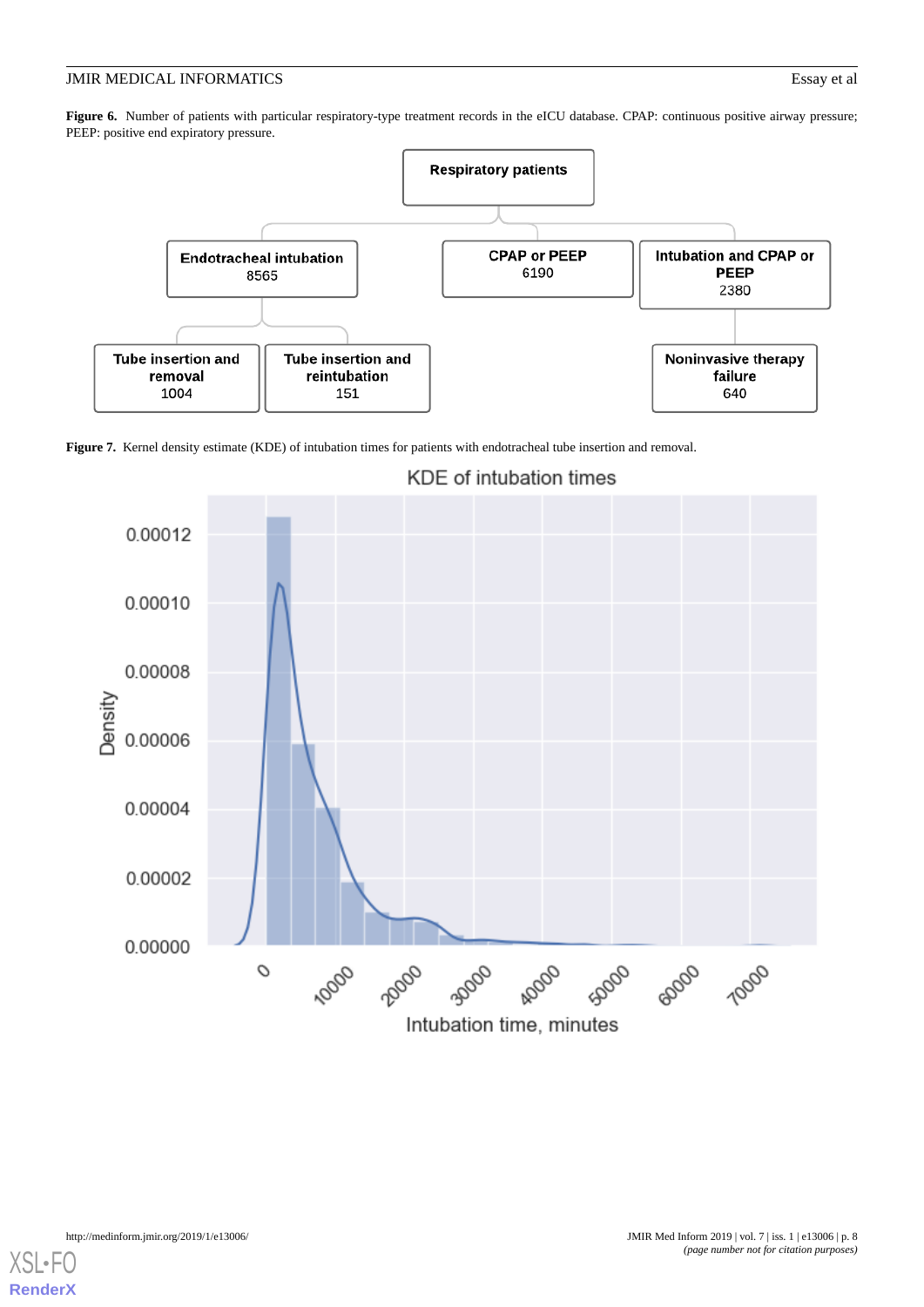<span id="page-8-0"></span>Figure 8. Fifteen most frequent admission diagnoses for patients with record of endotracheal tube insertion and tube removal. AMI: acute myocardial infarction; CABG: coronary artery bypass grafting; CHF: congestive heart failure.



### Tube insertion and removal diagnosis distribution

# *Discussion*

#### **Principal Findings**

Investigation of the eICU Collaborative Research Database shows a wide range of illnesses from a large number of hospitals that span the continental United States. Organized as a relational database, it is highly versatile for narrowing research focus to specific critical care patient populations, and it allows for robust and generalizable analysis and modeling across multiple institutions and regions. The case study on respiratory failure patients illustrates the potential for cohort discovery and analysis of specific patient subgroups (see [Figure 6\)](#page-7-0) using unique identifiers across the database, coupled with the ability to query multiple record types such as treatment records, respiratory, medication, or laboratory data. For example, if using *treatment* records, one would find 8565 unique patients that required endotracheal intubation. If searching for patients with distinct records of both endotracheal tube insertion and removal treatments, the available cohort is limited to 1004 patients. Any combination of these data with other record types may limit or extend cohort size further.

Although the eICU database provides real-word critical care data from a diverse sample of hospitals and practice settings to evaluate interventions, there are some limitations to consider. First, the granularity of the data can be limiting, given the nature

 $XS$  • FC **[RenderX](http://www.renderx.com/)** of data collection. For example, despite continuous collection of hemodynamic data, interventions such as tracheal intubation may be recorded with a margin of error because of a requirement for manual entry of events into the electronic medical record. Narrowing the window between when the intubation was performed and when the event was recorded could potentially be accomplished by using drugs associated with intubation. Regardless, this limitation makes studying peri-intubation complications difficult as one does not know whether a hemodynamic decompensation occurred before or after the intubation procedure. In addition, manually entered data could have deviations based on hospital-specific practices and protocol variations.

Second, though the eICU database is considered tele-ICU data, the mode of data collection and the origins of data are not well defined. Specifically, it is not clear which data are generated at the bedside versus the remote unit and by whom. Third, terminology variations across institutions and health information systems pose an additional hurdle. A study of a previous version of eICU data showed discrepancies in standards for laboratory and microbiology data for patients with primary cardiovascular diagnosis [\[16](#page-10-6)]. This suggests that cohort discovery on eICU data may also need to be reconfigured based on specific research questions.

Finally, a major caveat to the eICU database is that the absence of a record does not mean an event did not occur. This is true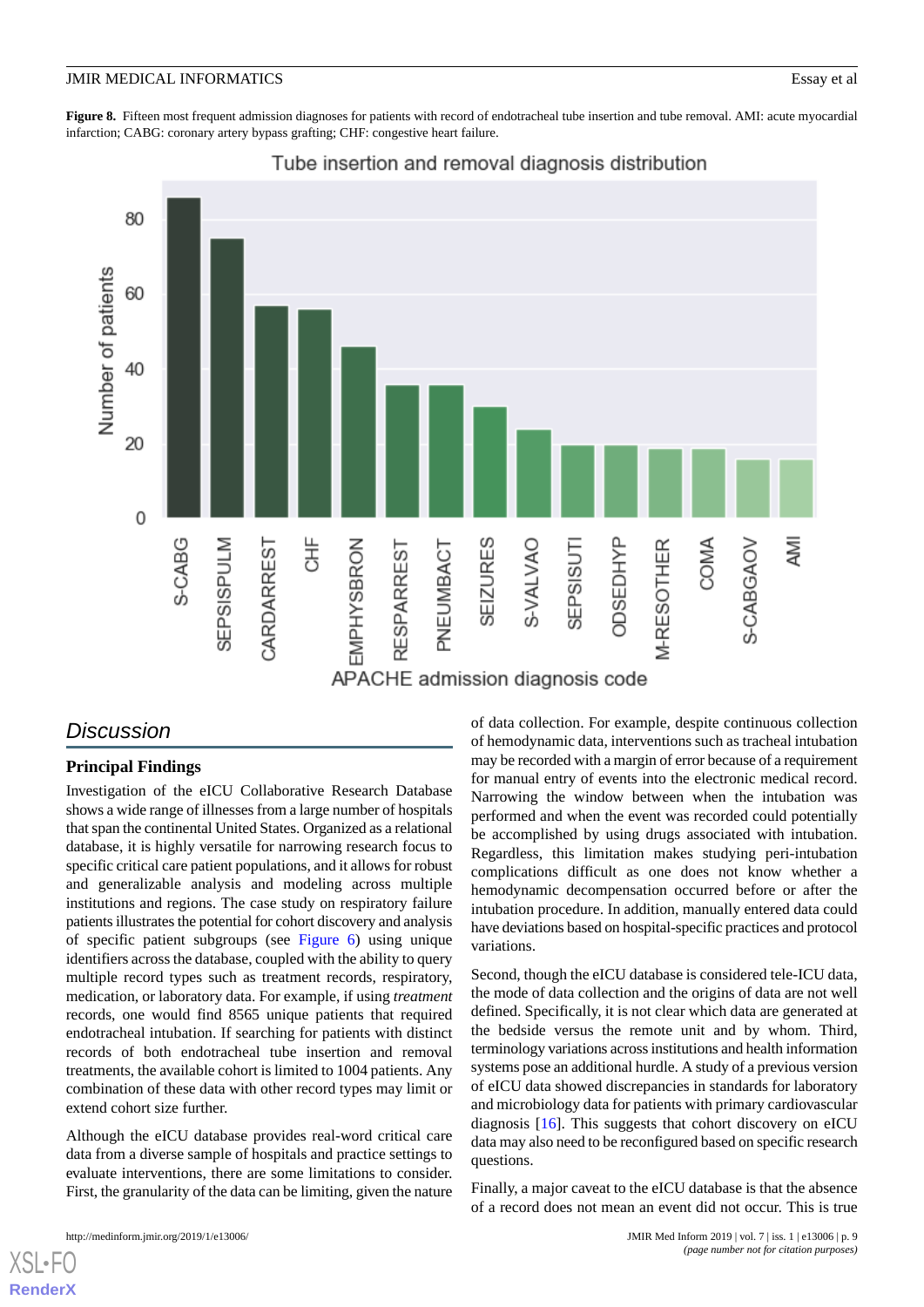of other similar databases; however, missing records are exacerbated in the eICU database because of data being from many different hospitals, and not all participating hospitals have interfaces in place to record all data types. Although there are methods for handling data sparsity and missing data [\[17](#page-10-7),[18\]](#page-10-8), large quantities of missing data could negate the overall benefit of having a large number of hospitals in the database.

Despite these limitations, the most critical component of future tele-ICU operations and the eICU Collaborative Research Database is that of advanced analytics and clinical decision support. For example, cardiovascular complications arising from traumatic brain injury are common and are linked to increased morbidity and mortality [[19\]](#page-10-9). Generally, monitoring the vital signs of the patient and controlling primary intracranial pathology are effective for proactive prevention of complications. Tele-ICU not only offers continuous display of vitals for remote monitoring but can also serve as a platform to (1) develop, implement, and test clinical and subclinical markers of patient decompensation and other adverse events and (2) further define the role of tele-ICU in improving the precision of electronic alerts [[20\]](#page-10-10). For example, as alarm desensitization creates additional risk, much of the monitoring and resolving of alerts can be shifted to the tele-ICU [\[21](#page-10-11)].

Other large, publicly available databases, such as the Multiparameter Intelligent Monitoring in Intensive Care (MIMIC) database, have been widely used for secondary research purposes. MIMIC includes inpatient critical care data, spanning over 10 years from a single institution. An evaluation of the MIMIC database highlights the successful role of the database in risk assessment, medical personnel performance evaluation, and supporting development of clinical decision support systems [\[22](#page-10-12)]. The eICU database has strong potential for advancing the role of critical care telemedicine as MIMIC has been for bedside, inpatient critical care.

#### **Conclusions**

This work, to our knowledge, is the first of its kind to demonstrate the potential and versatility of a publicly available, large, critical care telemedicine database. The ability to extract and analyze wide-ranging patient subgroups from remote monitoring data for secondary research is one of the key strengths of such a resource. As highlighted through the case study on respiratory patients, there are some limitations such as data provenance and sparsity, which are typical of such resources. Nonetheless, tele-ICU data are particularly useful to catalyze efforts around developing robust clinical decision support systems for critical care that can be distributed between bedside and remote care teams, as well as identifying specific patient populations and associated clinical events that would be appropriate for such *distributed* care. Secondary insults, in particular, stand to benefit from remote monitoring and advanced analytical support because they are highly time sensitive and potentially reversible in critically ill patients, if mitigated promptly. The eICU database and the resulting tools will also inform coordination of care, intensivist coverage, and the overall process of critical care telemedicine.

#### **Acknowledgments**

This work was supported in part by the Office of Research, Discovery, Innovation at the University of Arizona, the National Science Foundation under grant #1838745, and the National Heart, Lung, and Blood Institute of the National Institutes of Health under award number 5T32HL007955.

#### <span id="page-9-0"></span>**Conflicts of Interest**

<span id="page-9-1"></span>None declared.

#### <span id="page-9-2"></span>**References**

- <span id="page-9-3"></span>1. Goran SF. A second set of eyes: an introduction to tele-ICU. Crit Care Nurse 2010 Aug;30(4):46-55 [\[FREE Full text](http://ccn.aacnjournals.org/cgi/pmidlookup?view=long&pmid=20675821)] [doi: [10.4037/ccn2010283\]](http://dx.doi.org/10.4037/ccn2010283) [Medline: [20675821](http://www.ncbi.nlm.nih.gov/entrez/query.fcgi?cmd=Retrieve&db=PubMed&list_uids=20675821&dopt=Abstract)]
- <span id="page-9-4"></span>2. Davis TM, Barden C, Dean S, Gavish A, Goliash I, Goran S, et al. American Telemedicine Association guidelines for teleICU operations. Telemed J E Health 2016 Dec;22(12):971-980. [doi: [10.1089/tmj.2016.0065](http://dx.doi.org/10.1089/tmj.2016.0065)] [Medline: [27508454](http://www.ncbi.nlm.nih.gov/entrez/query.fcgi?cmd=Retrieve&db=PubMed&list_uids=27508454&dopt=Abstract)]
- <span id="page-9-5"></span>3. Kahn JM. The use and misuse of ICU telemedicine. J Am Med Assoc 2011 Jun 01;305(21):2227-2228. [doi: [10.1001/jama.2011.716](http://dx.doi.org/10.1001/jama.2011.716)] [Medline: [21576623](http://www.ncbi.nlm.nih.gov/entrez/query.fcgi?cmd=Retrieve&db=PubMed&list_uids=21576623&dopt=Abstract)]
- <span id="page-9-6"></span>4. Perednia DA, Allen A. Telemedicine technology and clinical applications. J Am Med Assoc 1995 Feb 08;273(6):483-488. [doi: [10.1001/jama.1995.03520300057037\]](http://dx.doi.org/10.1001/jama.1995.03520300057037) [Medline: [7837367](http://www.ncbi.nlm.nih.gov/entrez/query.fcgi?cmd=Retrieve&db=PubMed&list_uids=7837367&dopt=Abstract)]
- <span id="page-9-7"></span>5. Ramnath VR, Khazeni N. Centralized monitoring and virtual consultant models of tele-ICU care: a side-by-side review. Telemed J E Health 2014 Oct;20(10):962-971. [doi: [10.1089/tmj.2014.0024\]](http://dx.doi.org/10.1089/tmj.2014.0024) [Medline: [25225795\]](http://www.ncbi.nlm.nih.gov/entrez/query.fcgi?cmd=Retrieve&db=PubMed&list_uids=25225795&dopt=Abstract)
- <span id="page-9-8"></span>6. Wilcox ME, Adhikari NK. The effect of telemedicine in critically ill patients: systematic review and meta-analysis. Crit Care 2012 Jul 18;16(4):R127 [\[FREE Full text\]](https://ccforum.biomedcentral.com/articles/10.1186/cc11429) [doi: [10.1186/cc11429](http://dx.doi.org/10.1186/cc11429)] [Medline: [22809335\]](http://www.ncbi.nlm.nih.gov/entrez/query.fcgi?cmd=Retrieve&db=PubMed&list_uids=22809335&dopt=Abstract)
- 7. Goldberger AL, Amaral LA, Glass L, Hausdorff JM, Ivanov PC, Mark RG, et al. PhysioBank, PhysioToolkit, and PhysioNet: components of a new research resource for complex physiologic signals. Circulation 2000 Jun 13;101(23):E215-E220. [doi: [10.1161/01.CIR.101.23.e215](http://dx.doi.org/10.1161/01.CIR.101.23.e215)] [Medline: [10851218](http://www.ncbi.nlm.nih.gov/entrez/query.fcgi?cmd=Retrieve&db=PubMed&list_uids=10851218&dopt=Abstract)]
- 8. Vincent JL, Moreno R. Clinical review: scoring systems in the critically ill. Crit Care 2010;14(2):207 [\[FREE Full text\]](https://ccforum.biomedcentral.com/articles/10.1186/cc8204) [doi: [10.1186/cc8204](http://dx.doi.org/10.1186/cc8204)] [Medline: [20392287\]](http://www.ncbi.nlm.nih.gov/entrez/query.fcgi?cmd=Retrieve&db=PubMed&list_uids=20392287&dopt=Abstract)
- 9. van der Walt S, Millman J. SciPy. 2007 May. Proceedings of the 9th Python in Science Conference URL: [http://conference.](http://conference.scipy.org/proceedings/scipy2010/pdfs/proceedings.pdf) [scipy.org/proceedings/scipy2010/pdfs/proceedings.pdf](http://conference.scipy.org/proceedings/scipy2010/pdfs/proceedings.pdf) [accessed 2019-01-12] [[WebCite Cache ID 75N3pWhAF\]](http://www.webcitation.org/

                                75N3pWhAF)

 $XS$  $\cdot$ FC **[RenderX](http://www.renderx.com/)**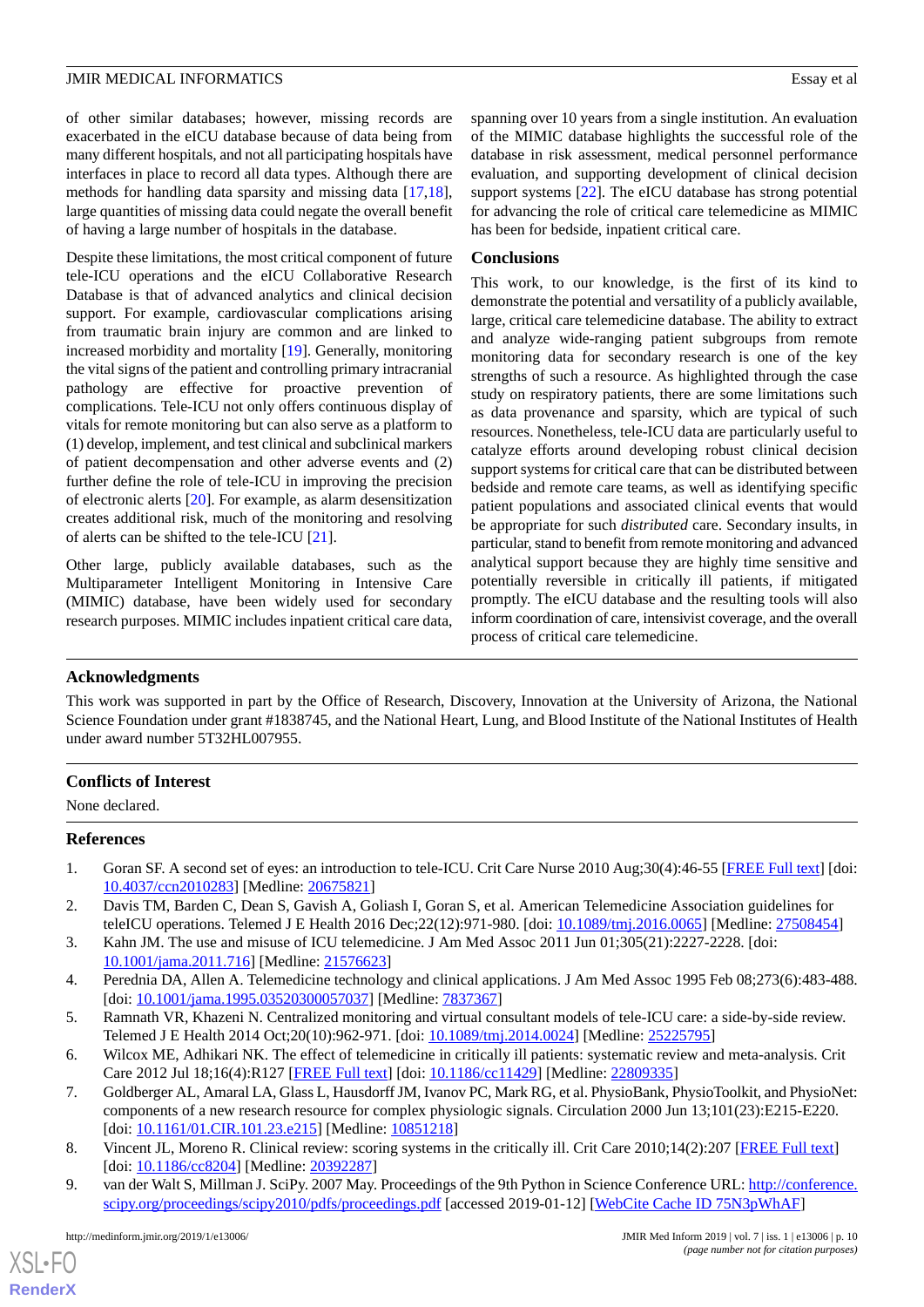- <span id="page-10-0"></span>10. Waskom M, Botvinnik O, Hobson P, Cole JB, Halchenko Y, Hoyer S, et al. Zenodo. 2018 Jul 16. seaborn: v0.5.0 (November 2014) URL: <https://zenodo.org/record/12710#.XDsFRFwzbIV> [accessed 2019-01-10] [\[WebCite Cache ID 75KgXqu5y](http://www.webcitation.org/

                                75KgXqu5y)]
- <span id="page-10-1"></span>11. Pollard TJ, Johnson AE, Raffa JD, Celi LA, Mark RG, Badawi O. The eICU Collaborative Research Database, a freely available multi-center database for critical care research. Sci Data 2018 Dec 11;5:180178 [\[FREE Full text](http://europepmc.org/abstract/MED/30204154)] [doi: [10.1038/sdata.2018.178](http://dx.doi.org/10.1038/sdata.2018.178)] [Medline: [30204154](http://www.ncbi.nlm.nih.gov/entrez/query.fcgi?cmd=Retrieve&db=PubMed&list_uids=30204154&dopt=Abstract)]
- <span id="page-10-2"></span>12. Wong LS, Young JD. A comparison of ICU mortality prediction using the APACHE II scoring system and artificial neural networks. Anaesthesia 1999 Nov;54(11):1048-1054 [\[FREE Full text](https://onlinelibrary.wiley.com/resolve/openurl?genre=article&sid=nlm:pubmed&issn=0003-2409&date=1999&volume=54&issue=11&spage=1048)] [doi: [10.1046/j.1365-2044.1999.01104.x\]](http://dx.doi.org/10.1046/j.1365-2044.1999.01104.x) [Medline: [10540093](http://www.ncbi.nlm.nih.gov/entrez/query.fcgi?cmd=Retrieve&db=PubMed&list_uids=10540093&dopt=Abstract)]
- <span id="page-10-4"></span><span id="page-10-3"></span>13. Einav L, Finkelstein A, Mullainathan S, Obermeyer Z. Predictive modeling of US health care spending in late life. Science 2018 Dec 29;360(6396):1462-1465 [\[FREE Full text](http://europepmc.org/abstract/MED/29954980)] [doi: [10.1126/science.aar5045](http://dx.doi.org/10.1126/science.aar5045)] [Medline: [29954980\]](http://www.ncbi.nlm.nih.gov/entrez/query.fcgi?cmd=Retrieve&db=PubMed&list_uids=29954980&dopt=Abstract)
- <span id="page-10-5"></span>14. Balkan B, Essay P, Subbian V. Evaluating ICU clinical severity scoring systems and machine learning applications: APACHE IV/IVa case study. In: Proc IEEE Eng Med Biol Soc. 2018 Jul Presented at: IEEE Eng Med Biol Soc; July 18-21, 2018; Honolulu, HI, USA p. 4073-4076. [doi: [10.1109/EMBC.2018.8513324\]](http://dx.doi.org/10.1109/EMBC.2018.8513324)
- <span id="page-10-6"></span>15. Goldhill DR, Sumner A. APACHE II, data accuracy and outcome prediction. Anaesthesia 1998 Oct;53(10):937-943 [\[FREE](https://onlinelibrary.wiley.com/resolve/openurl?genre=article&sid=nlm:pubmed&issn=0003-2409&date=1998&volume=53&issue=10&spage=937) [Full text\]](https://onlinelibrary.wiley.com/resolve/openurl?genre=article&sid=nlm:pubmed&issn=0003-2409&date=1998&volume=53&issue=10&spage=937) [doi: [10.1046/j.1365-2044.1998.00534.x\]](http://dx.doi.org/10.1046/j.1365-2044.1998.00534.x) [Medline: [9893535](http://www.ncbi.nlm.nih.gov/entrez/query.fcgi?cmd=Retrieve&db=PubMed&list_uids=9893535&dopt=Abstract)]
- <span id="page-10-7"></span>16. Chronaki C, Shahin A, Mark R. Designing reliable cohorts of cardiac patients across MIMIC and eICU. Comput Cardiol 2015;42:189-192 [\[FREE Full text\]](http://europepmc.org/abstract/MED/27774488) [doi: [10.1109/CIC.2015.7408618\]](http://dx.doi.org/10.1109/CIC.2015.7408618) [Medline: [27774488\]](http://www.ncbi.nlm.nih.gov/entrez/query.fcgi?cmd=Retrieve&db=PubMed&list_uids=27774488&dopt=Abstract)
- <span id="page-10-8"></span>17. Waljee AK, Mukherjee A, Singal AG, Zhang Y, Warren J, Balis U, et al. Comparison of imputation methods for missing laboratory data in medicine. BMJ Open 2013 Aug 01;3(8) [[FREE Full text\]](http://bmjopen.bmj.com/cgi/pmidlookup?view=long&pmid=23906948) [doi: [10.1136/bmjopen-2013-002847](http://dx.doi.org/10.1136/bmjopen-2013-002847)] [Medline: [23906948](http://www.ncbi.nlm.nih.gov/entrez/query.fcgi?cmd=Retrieve&db=PubMed&list_uids=23906948&dopt=Abstract)]
- <span id="page-10-9"></span>18. Vesin A, Azoulay E, Ruckly S, Vignoud L, Rusinovà K, Benoit D, et al. Reporting and handling missing values in clinical studies in intensive care units. Intensive Care Med 2013 Aug;39(8):1396-1404. [doi: [10.1007/s00134-013-2949-1\]](http://dx.doi.org/10.1007/s00134-013-2949-1) [Medline: [23685609](http://www.ncbi.nlm.nih.gov/entrez/query.fcgi?cmd=Retrieve&db=PubMed&list_uids=23685609&dopt=Abstract)]
- <span id="page-10-10"></span>19. Manley G, Knudson MM, Morabito D, Damron S, Erickson V, Pitts L. Hypotension, hypoxia, and head injury: frequency, duration, and consequences. Arch Surg 2001 Oct;136(10):1118-1123. [doi: [10.1001/archsurg.136.10.1118](http://dx.doi.org/10.1001/archsurg.136.10.1118)] [Medline: [11585502](http://www.ncbi.nlm.nih.gov/entrez/query.fcgi?cmd=Retrieve&db=PubMed&list_uids=11585502&dopt=Abstract)]
- <span id="page-10-12"></span><span id="page-10-11"></span>20. Celi LA, Hassan E, Marquardt C, Breslow M, Rosenfeld B. The eICU: it's not just telemedicine. Crit Care Med 2001 Aug;29(8 Suppl):N183-N189. [doi: [10.1097/00003246-200108001-00007\]](http://dx.doi.org/10.1097/00003246-200108001-00007) [Medline: [11496041\]](http://www.ncbi.nlm.nih.gov/entrez/query.fcgi?cmd=Retrieve&db=PubMed&list_uids=11496041&dopt=Abstract)
- 21. Johnson KR, Hagadorn JI, Sink DW. Alarm safety and alarm fatigue. Clin Perinatol 2017 Sep;44(3):713-728. [doi: [10.1016/j.clp.2017.05.005\]](http://dx.doi.org/10.1016/j.clp.2017.05.005) [Medline: [28802348\]](http://www.ncbi.nlm.nih.gov/entrez/query.fcgi?cmd=Retrieve&db=PubMed&list_uids=28802348&dopt=Abstract)
- 22. Saeed M, Villarroel M, Reisner AT, Clifford G, Lehman LW, Moody G, et al. Multiparameter Intelligent Monitoring in Intensive Care II: a public-access intensive care unit database. Crit Care Med 2011 May;39(5):952-960 [\[FREE Full text\]](http://europepmc.org/abstract/MED/21283005) [doi: [10.1097/CCM.0b013e31820a92c6](http://dx.doi.org/10.1097/CCM.0b013e31820a92c6)] [Medline: [21283005](http://www.ncbi.nlm.nih.gov/entrez/query.fcgi?cmd=Retrieve&db=PubMed&list_uids=21283005&dopt=Abstract)]

### **Abbreviations**

**APACHE:** Acute Physiology and Chronic Health Evaluation **APS:** Acute Physiology Score **CPAP:** continuous positive airway pressure **eICU:** electronic intensive care unit **ICU:** intensive care unit **IQR:** interquartile range **MIMIC:** Multiparameter Intelligent Monitoring in Intensive Care **PEEP:** positive end expiratory pressure **tele-ICU:** critical care telemedicine

*Edited by G Eysenbach; submitted 02.12.18; peer-reviewed by T Abdulai, T Aslanidis; comments to author 26.12.18; revised version received 29.12.18; accepted 29.12.18; published 24.01.19*

*Please cite as:*

*Essay P, Shahin TB, Balkan B, Mosier J, Subbian V The Connected Intensive Care Unit Patient: Exploratory Analyses and Cohort Discovery From a Critical Care Telemedicine Database JMIR Med Inform 2019;7(1):e13006*

*URL: <http://medinform.jmir.org/2019/1/e13006/> doi: [10.2196/13006](http://dx.doi.org/10.2196/13006) PMID: [30679148](http://www.ncbi.nlm.nih.gov/entrez/query.fcgi?cmd=Retrieve&db=PubMed&list_uids=30679148&dopt=Abstract)*

[XSL](http://www.w3.org/Style/XSL)•FO **[RenderX](http://www.renderx.com/)**